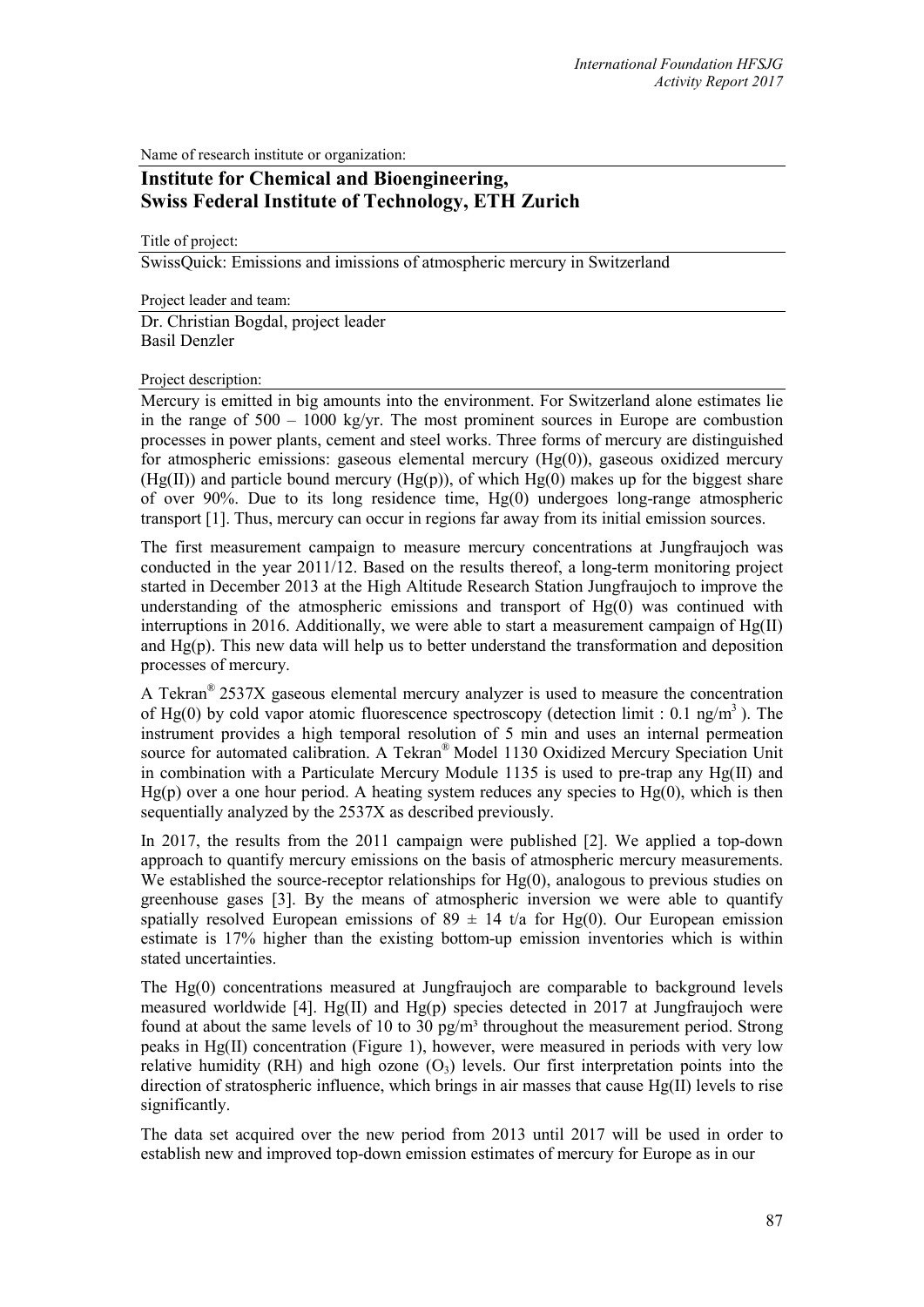first publication [2]. Additionally, the data from Jungfraujoch will be combined with measurements of further remote atmospheric monitoring stations.



*Figure 1. Daily mean Hg(0) concentrations at Jungfraujoch from December 2013 until October 2015 with a median of 1.63 ng/m<sup>3</sup> and percentiles*  $Q_{0.1}/\tilde{Q}_{0.9}$  *of 1.45/1.82 ng/m<sup>3</sup>.* 



*Figure 2. Period with presumable stratospheric influence from top to bottom: Hg(0) concentrations [ng/m<sup>3</sup>] in 5-minutes resolution and Hg(II) and Hg(p) concentrations [pg/m<sup>3</sup>] in hourly resolution in comparison to Ozone (O3) concentrations [ppbv] and relative humidity (RH)[%] from 4<sup>th</sup> of August until 8<sup>th</sup> August, 2016. The plot show Hg(II) spikes concurring with a drop in RH and high O3 levels.*